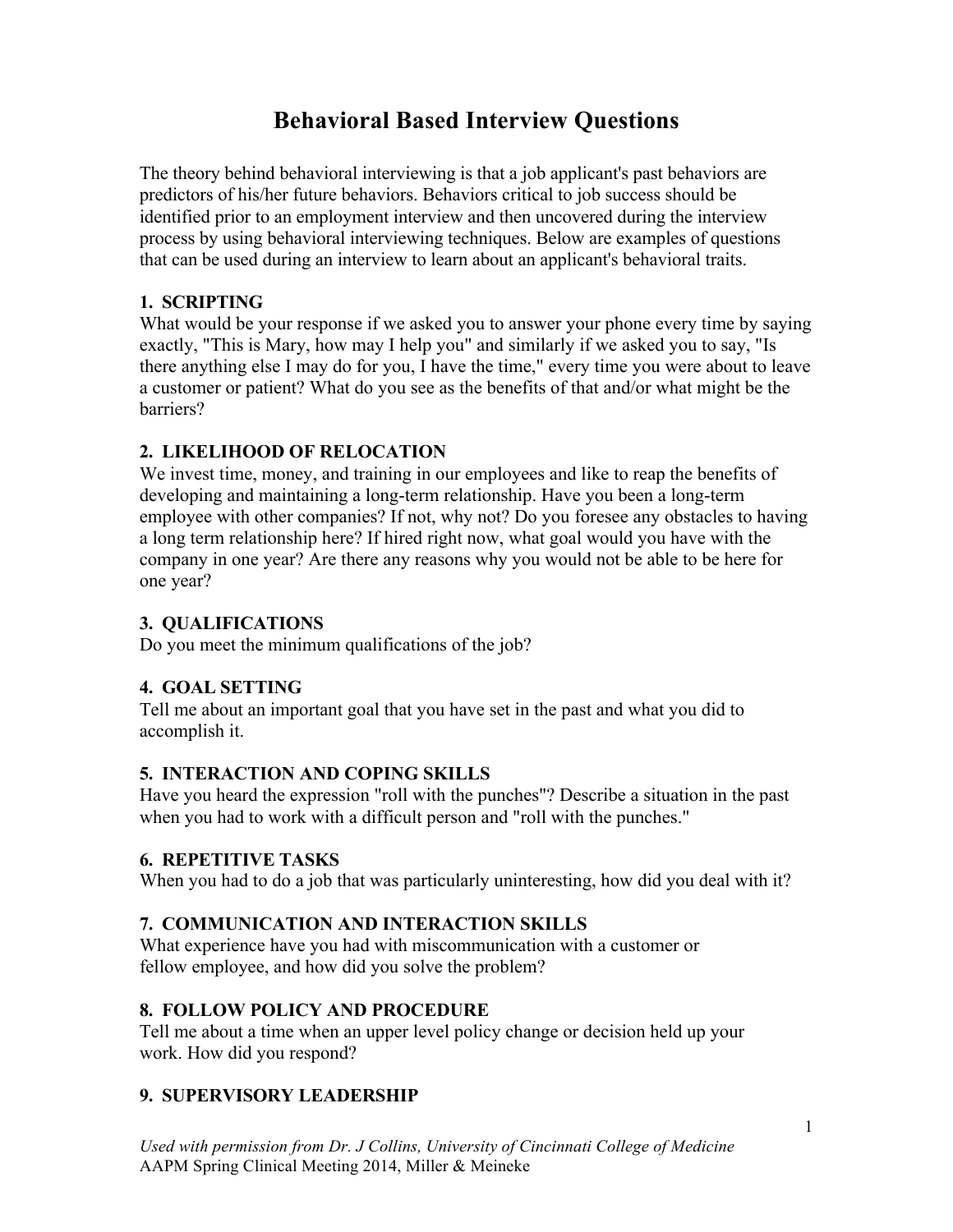What has been your experience in supervising a diverse group of employees with varied backgrounds and skills, and what did you do to ensure the best fit of employees for each job?

# **10. FLEXIBILITY**

What methods or processes have you used when you were facing a transitional change in your job responsibilities to ensure a positive outcome for you and the company?

# **11. COMMUNICATION SKILLS**

Describe a time when you realized you needed to make an improvement in your communication skills, and how did you manage it?

# **12. DIPLOMACY**

What types of things in your work have upset you, and how did you react to those situations?

## **13. DECISIVENESS**

Give me an example of when you were faced with a difficult decision affecting your job. How did you deal with it?

# **14. INTERACTION AND DIPLOMACY**

Describe a time when you communicated some unpleasant feelings to your supervisor. What happened?

# **15. SUPERVISORY LEADERSHIP**

What has been your experience dealing with poor employee performance? Give me an example.

## **16. INDIRECT SUPERVISION**

In your current or past positions, what types of decisions do/did you make without consulting your boss?

## **17. ORGANIZATIONAL SKILLS**

How do you organize your work to ensure that you are the most effective and productive?

# **18. MULTIPLE PRIORITIES / DEADLINES**

Tell me about your work experience in managing multiple job priorities with varied deadlines. When and how do you determine priority and deadline changes?

# **19. MOTIVATION/SUPERVISORY LEADERSHIP**

What is an example of a time when you came up with a clever way to motivate your employees?

# **20. PROBLEM SOLVING**

What were the major obstacles that you overcame in your last job? How did you deal with them?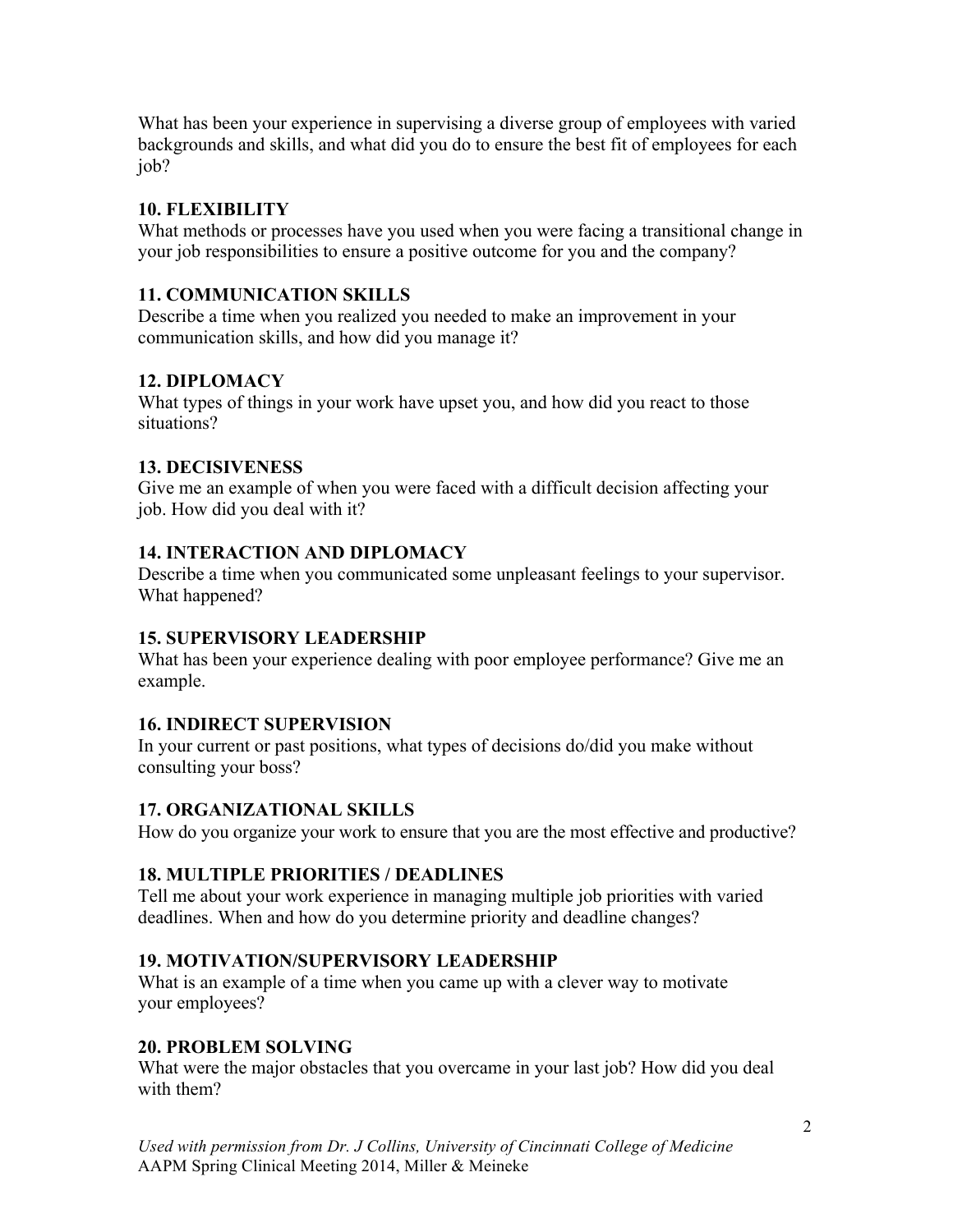# **21. COMMUNICATION / CUSTOMER RELATIONS**

Think of a problem customer that you had to deal with in your last job. Tell me what happened and how you handled it.

## **22. FOLLOW POLICY AND PROCEDURE**

Describe a situation in which you felt it might be justifiable to break company policy or alter a standard procedure. What did you do?

## **23. PLANNING AND ORGANIZING**

Think of a day when you had plenty of things to do. Describe how you scheduled your time.

# **24. CREATIVITY**

Tell me about a time when you have been creative in your work. What did you do?

## **25. PROBLEM SOLVING**

Tell me about any experience you have had turning a problem into a success.

## **26. RISK TAKING**

Give me an example of a situation in which you took a calculated risk in a recent position. What were your considerations?

## **27. LEADERSHIP**

Tell me about a leadership role that you have filled in the past. Describe the key leadership skills you feel you have and how you demonstrated them.

## **28. DILIGENCE**

Tell me about a time when you felt like giving up on a certain job. What did you do?

## **29. STRESS**

Describe a work situation in which a project you worked on and felt was very important to you was delayed or postponed. How did it interrupt your schedule and how did you respond to it?

## **30. INTERACTION AND PROBLEM SOLVING**

Describe a situation when you worked with a person whose personality was the opposite of yours. How did you deal with it?

## **31. SUPERVISORY / POLICY AND PROCEDURE**

Describe a circumstance in which you recommended the dismissal of a worker who had proven they could not handle the job. What procedure did you follow?

# **32. WRITING SKILLS AND INITIATIVE**

Describe the most significant written document, report, or presentation you have had to complete. What was the response from the employer?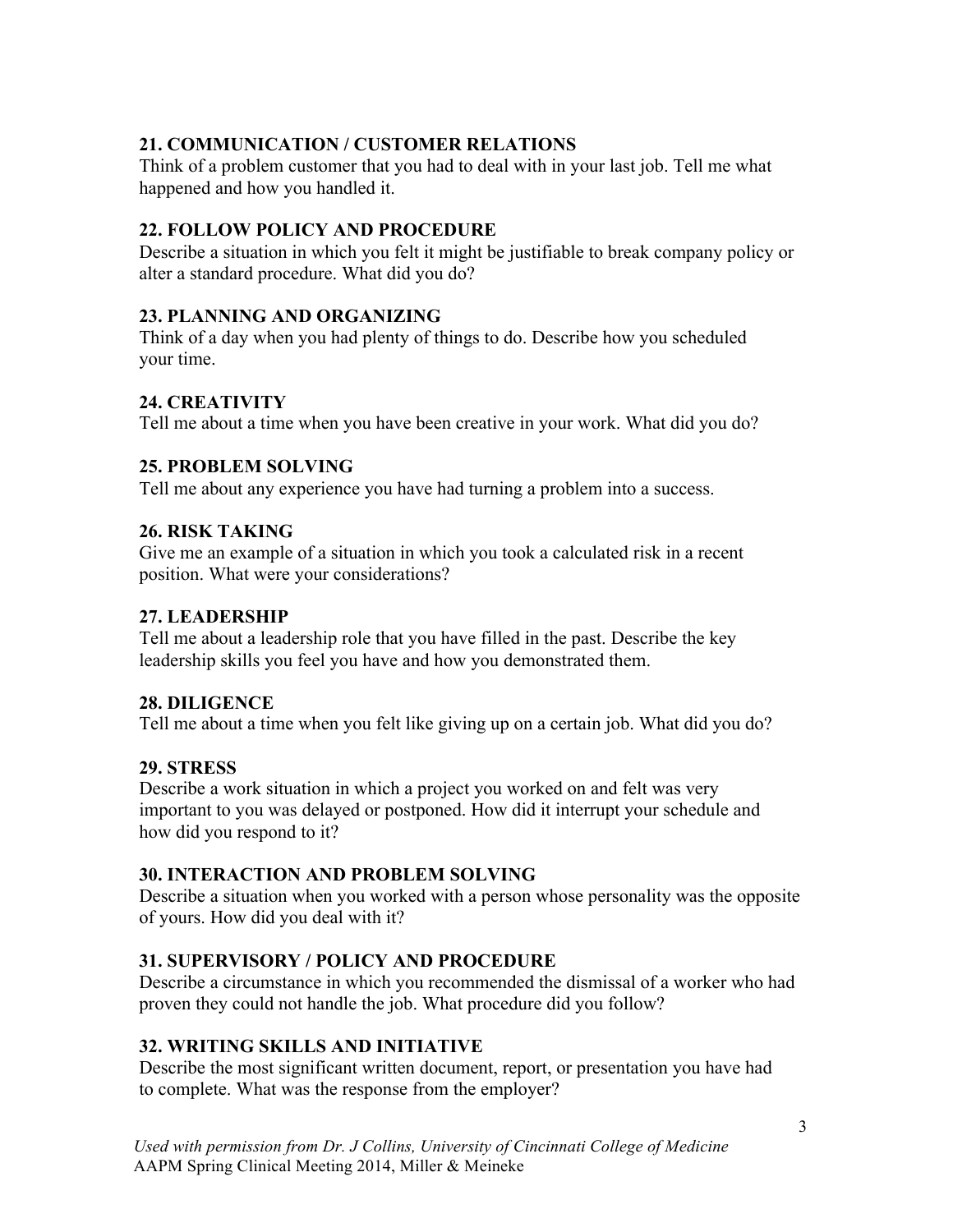# **33. COMMITMENT AND INITIATIVE**

Give me an example of a time when you went beyond your employer's normal job expectations in order to get a job done.

# **34. TEAMWORK**

What did you do in your last job to contribute toward a teamwork environment? Describe how you felt your contributions affected the team.

## **35. PROBLEM SOLVING**

Give me an example of a problem which you faced on any job you have had and how you went about solving it.

## **36. GOAL SETTING**

Give me an example of an important goal which had been set for you and about your success in reaching it.

## **37. JUDGEMENT**

Why did you leave your last three jobs?

## **QUESTIONS TO REVEAL PERSONALITY/ TEMPERAMENT/ ABILITY TO WORK WITH OTHERS**

**38.** What brings you joy?

**39.** If you took out a full page ad in the New York Times and had to describe yourself in only three words, what would those words be?

**40.** How would you describe your personality?

**41.** What motivates you the most?

- **42.** If I call your references, what will they say about you?
- **43.** What kind of environment would you like to work in?
- **44.** What kinds of people would you rather not work with?
- **45.** What kind of people bug you?
- **46.** Tell me about a work situation that irritated you.

**47.** Have you ever had to resolve a conflict with a co-worker or client? How did you resolve it?

- **48.** How have you worked as a member of teams in the past?
- **49.** What previous job was the most satisfying and why?
- **50.** What job was the most frustrating and why?

**51.** Tell me about the best boss you ever had. Now tell me about the worst boss. What made it tough to work for him or her?

# **QUESTIONS TO REVEAL PAST MISTAKES**

**52.** When is the last time you were criticized? How did you deal with it?

**53.** What have you learned from your mistakes?

**54.** Tell me about an objective in your last job that you failed to meet and why?

**55.** If you had the opportunity to change anything in your career, what would you have done differently?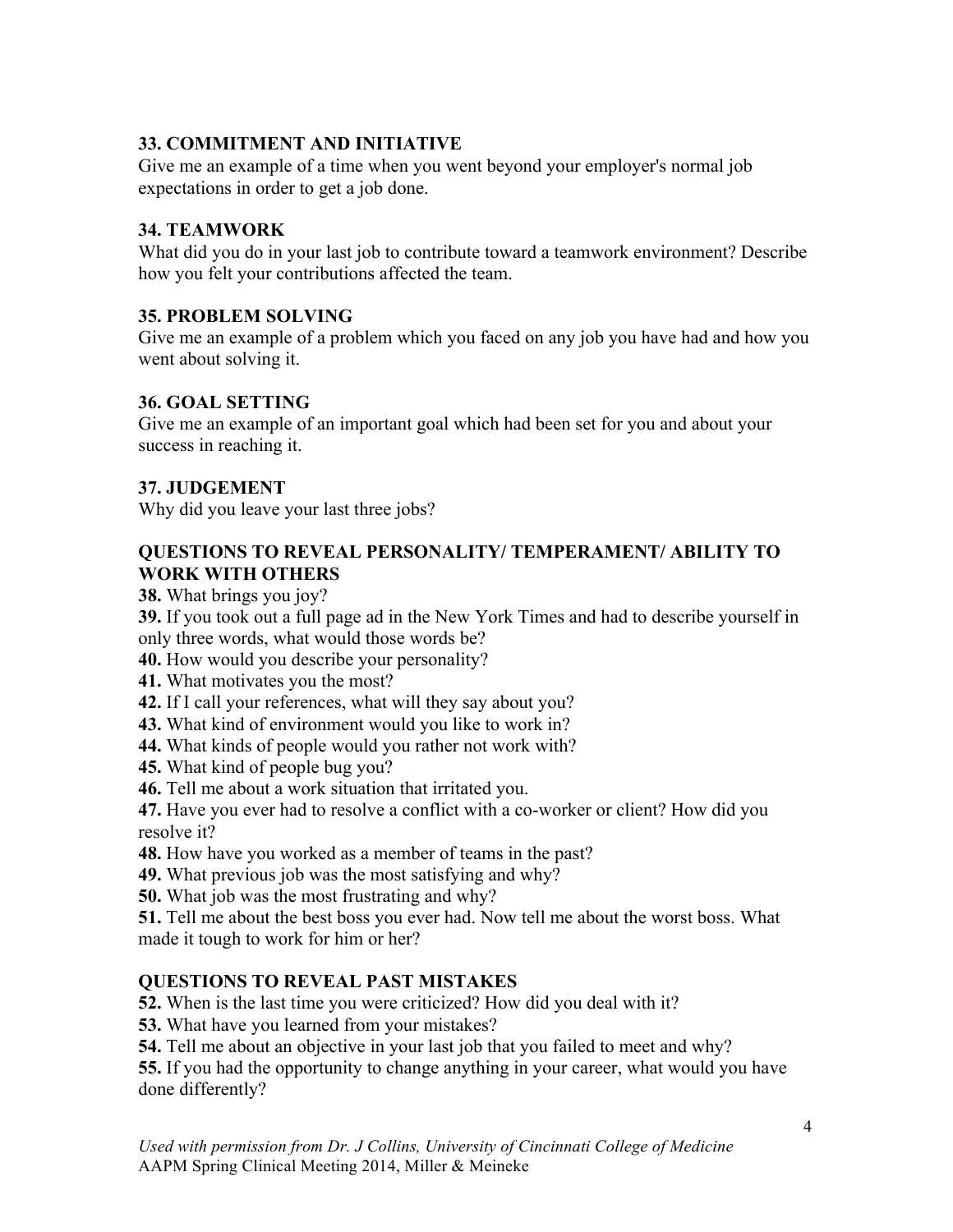56. Tell me about a time when you had to work on a project that did not work out the way it should have. What did you do?

58. Tell me about a situation where you blew it. How did you resolve or correct it to save face?

## **QUESTIONS TO REVEAL CREATIVITY/ CREATIVE THINKING/ PROBLEM SOLVING**

59. When was the last time you "broke the rules" and how did you do it?

60. What have you done that was innovative?

61. What was the wildest idea that you had in the past year?

62. If you could do anything in the world, what would you do?

63. What is the most difficult decision that you have had to make? How did you arrive at that decision?

64. When taking on a new task, do you like to have a great deal of feedback and responsibility at the outset, or do you like to try your own approach?

65. You are on the phone with another department resolving a problem. The intercom pages you for a customer on hold. Your manager returns your monthly report with red pen markings and demands corrections within the hour. What do you do?

66. What type of approach to solving work problems seems to work best for you?

67. Give me an example of when you solved a tough problem.

# **MISCELLANEOUS GOOD QUESTIONS**

68. How do you measure your own success?

- 69. What is the most interesting thing you have done in the past three years?
- 70. What are your short-term or long-term career goals?
- 71. Why should we hire you?

72. What responsibilities do you want, and what kinds of results do you expect to achieve in your next job?

73. How did the best manager you ever had motivate you to perform well? Why did that method work?

- 74. What is the best thing a previous employer did that you wish everyone did?
- 75. What are you most proud of?
- 76. What is important to you in a job?
- 77. What do you expect to find in our company that you don't have now?
- 78. Do you have any questions for me?

#### **QUESTIONS TO REVEAL INTEGRITY/ HONESTY/ TRUSTWORTHINESS/ETHICS**

79. Discuss a time when your integrity was challenged. How did you handle it?

- 80. What would you do if someone asked you to do something unethical?
- 81. Have you ever experienced a loss for doing what is right?
- 82. Have you ever asked for forgiveness for doing something wrong?
- 83. In what business situations do you feel honesty would be inappropriate?

84. If you saw a co-worker doing something dishonest, would you tell your boss? What would you do about it?